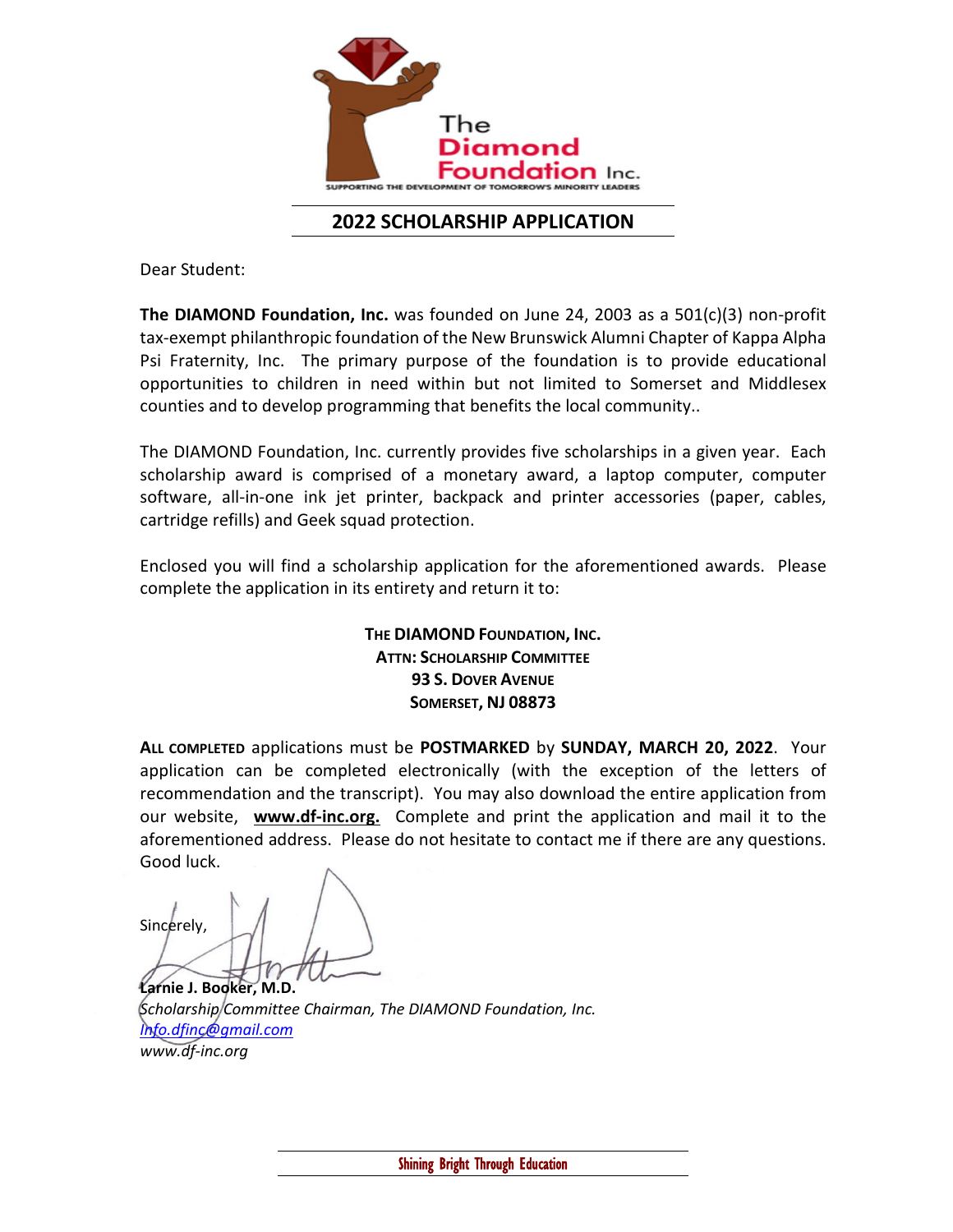

### **2022 SCHOLARSHIP APPLICATION**

#### **ELIGIBILITY REQUIREMENTS AND GENERAL INFORMATION**

- ♦ These scholarships are intended for graduating high school students from **Somerset, Middlesex and Union Counties** who plan to attend a four-year institution of higher learning. Students must either have selected a college or completed the application process.
- ♦ Must be a student of color
- ♦ All applicants must submit a current high school transcript. The minimum GPA necessary for scholarship consideration is **3.0**.
- ♦ To be considered for a scholarship, all materials must be **POSTMARKED** by **SUNDAY, MARCH 20, 2022**
- ♦ Scholarship awards will be presented in the form of a certificate and check which will be made payable to the awardee in a manner that will not affect any college or university financial aid package. The check will be dispersed upon receipt of proof of registration at a college or university.

#### **Please submit the following with the completed application:**

- □ Personal Data Page (may include a resume as well)
- □ Two letters of recommendation
	- o *One must be from a teacher or guidance counselor*
	- o *All letters must be typed*
- □ An official copy of your high school transcript
- □ A photograph
- A 500 750 word essay answering the following questions:

#### **"What do you believe has been your greatest accomplishment and why?" " What did you need to overcome to be successful?"**

**All materials must be mailed directly to:**

**THE DIAMOND FOUNDATION, INC. ATTN: SCHOLARSHIP COMMITTEE 93 S. DOVER AVENUE SOMERSET, NJ 08873**

## **APPLICATION DEADLINE: SUNDAY, MARCH 20, 2022**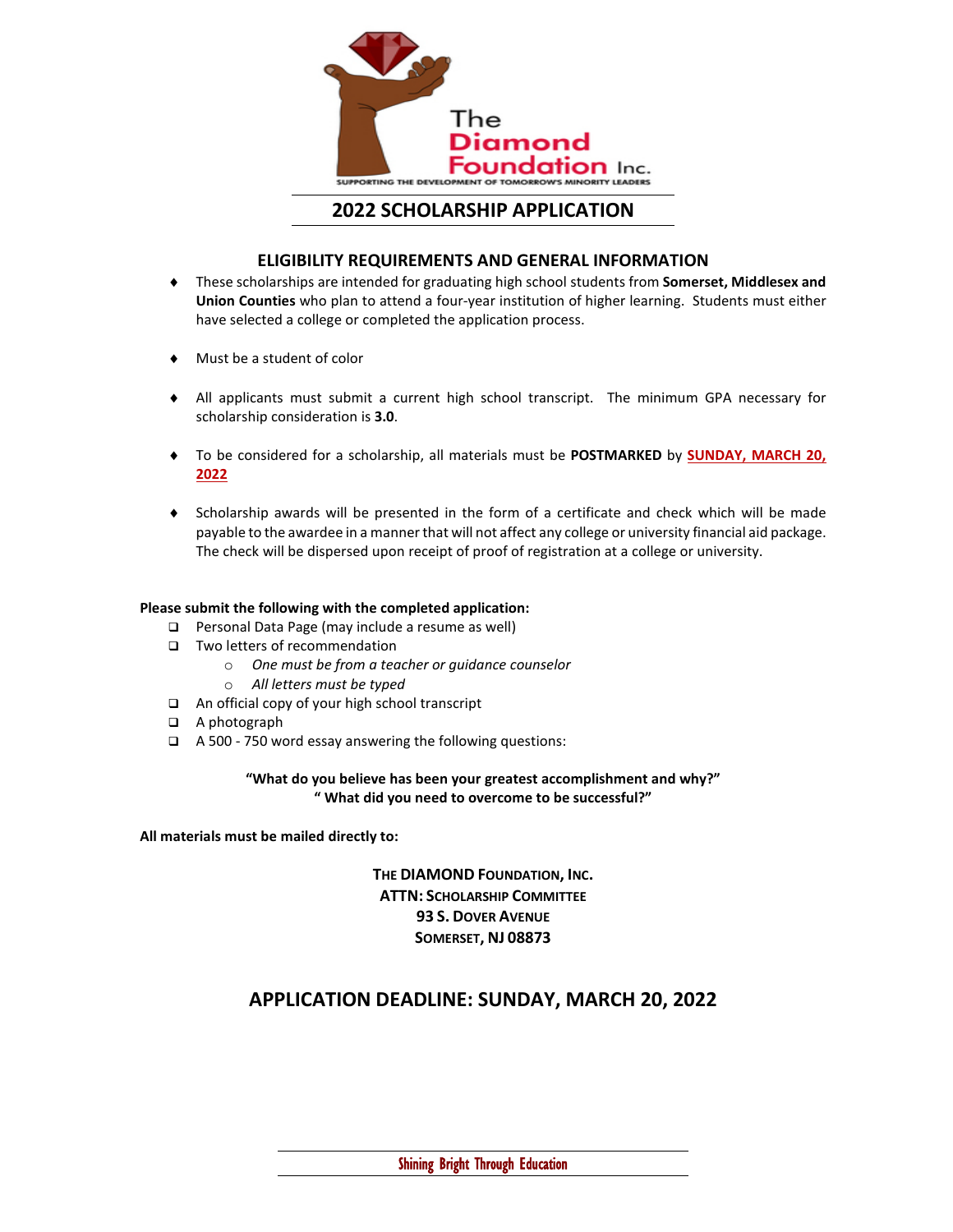

PERSONAL DATA SHEET

Please type or print clearly

|  | <u> 1989 - Johann John Stone, market eta ingilaria (h. 1989).</u> |  |
|--|-------------------------------------------------------------------|--|
|  |                                                                   |  |
|  |                                                                   |  |
|  | Grade Point Average: _______                                      |  |
|  |                                                                   |  |
|  |                                                                   |  |
|  |                                                                   |  |
|  |                                                                   |  |
|  |                                                                   |  |
|  |                                                                   |  |
|  |                                                                   |  |
|  |                                                                   |  |
|  |                                                                   |  |
|  |                                                                   |  |
|  |                                                                   |  |
|  |                                                                   |  |
|  |                                                                   |  |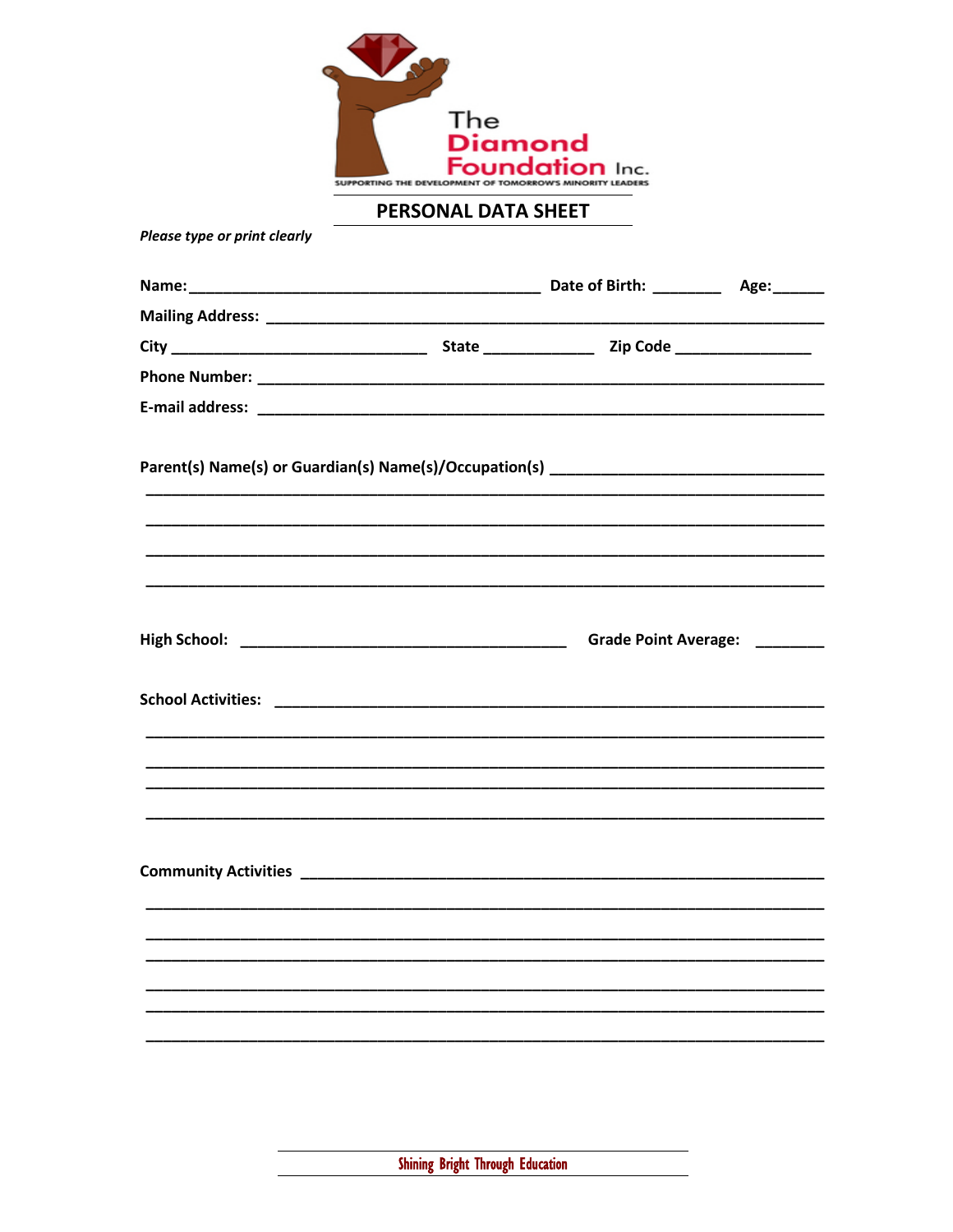| Awards, Recognitions and Notable Achievements: __________________________________ |  |  |  |
|-----------------------------------------------------------------------------------|--|--|--|
|                                                                                   |  |  |  |
|                                                                                   |  |  |  |
|                                                                                   |  |  |  |
|                                                                                   |  |  |  |
|                                                                                   |  |  |  |
|                                                                                   |  |  |  |
|                                                                                   |  |  |  |
|                                                                                   |  |  |  |
|                                                                                   |  |  |  |
|                                                                                   |  |  |  |
|                                                                                   |  |  |  |
|                                                                                   |  |  |  |
|                                                                                   |  |  |  |
|                                                                                   |  |  |  |
|                                                                                   |  |  |  |
|                                                                                   |  |  |  |
|                                                                                   |  |  |  |
|                                                                                   |  |  |  |
|                                                                                   |  |  |  |
|                                                                                   |  |  |  |
|                                                                                   |  |  |  |
|                                                                                   |  |  |  |
|                                                                                   |  |  |  |
|                                                                                   |  |  |  |
|                                                                                   |  |  |  |
|                                                                                   |  |  |  |
|                                                                                   |  |  |  |
|                                                                                   |  |  |  |
|                                                                                   |  |  |  |
|                                                                                   |  |  |  |
|                                                                                   |  |  |  |
|                                                                                   |  |  |  |
|                                                                                   |  |  |  |
|                                                                                   |  |  |  |

**Shining Bright Through Education**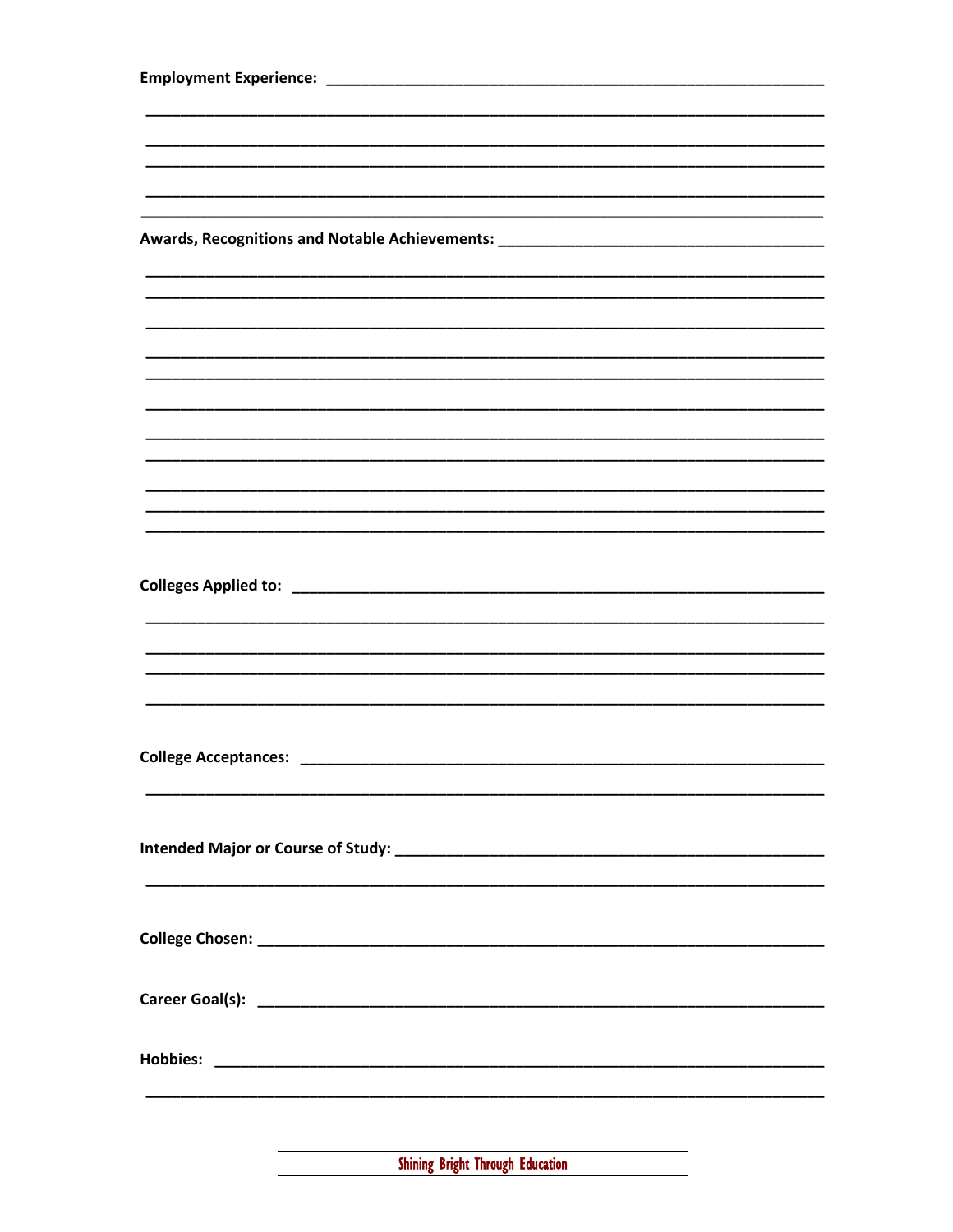#### **How did you find out about our scholarship?**

- □ Teacher/ Guidance Counselor
- □ Kappa League
- □ Rutgers Upward Bound
- **Q** Civic League
- $\Box$  Church Bulletin Church
- □ Brother of Kappa Alpha Psi Fraternity, Inc.
- Other \_\_\_\_\_\_\_\_\_\_\_\_\_\_\_\_\_\_\_\_\_\_\_\_\_\_\_\_\_\_\_\_\_\_\_\_\_\_\_\_\_\_\_\_\_

**I AGREE THAT ALL AFOREMENTIONED INFORMATION SUBMITTED ON THIS APPLICATION TO THE DIAMOND FOUNDATION, INC. OF THE NEW BRUNSWICK ALUMNI CHAPTER OF KAPPA ALPHA PSI FRATERNITY, INC. IS CORRECT AND TRUTHFUL TO THE BEST OF MY KNOWLEDGE. I AM ALSO AWARE THAT IF ANY OF THIS INFORMATION IS FOUND TO BE INCORRECT OR UNTRUTHFUL, MY APPLICATION WILL BE WITHDRAWN FROM CONSIDERATION AND I WILL NOT BE ELIGIBLE TO RECEIVE A SCHOLARSHIP. BY SIGNNG THIS APPLICATION, THE APPLICANT RELEASES THE USE OF HIS/HER NAME AND PICTURES FOR ADVERTISING PURPOSES IF HE/SHE IS SELECTED AS AN AWARD RECIPIENT.**

| S SIGNATURE:<br>APPLICANT'S |  | ----<br>OΔ |
|-----------------------------|--|------------|
|-----------------------------|--|------------|